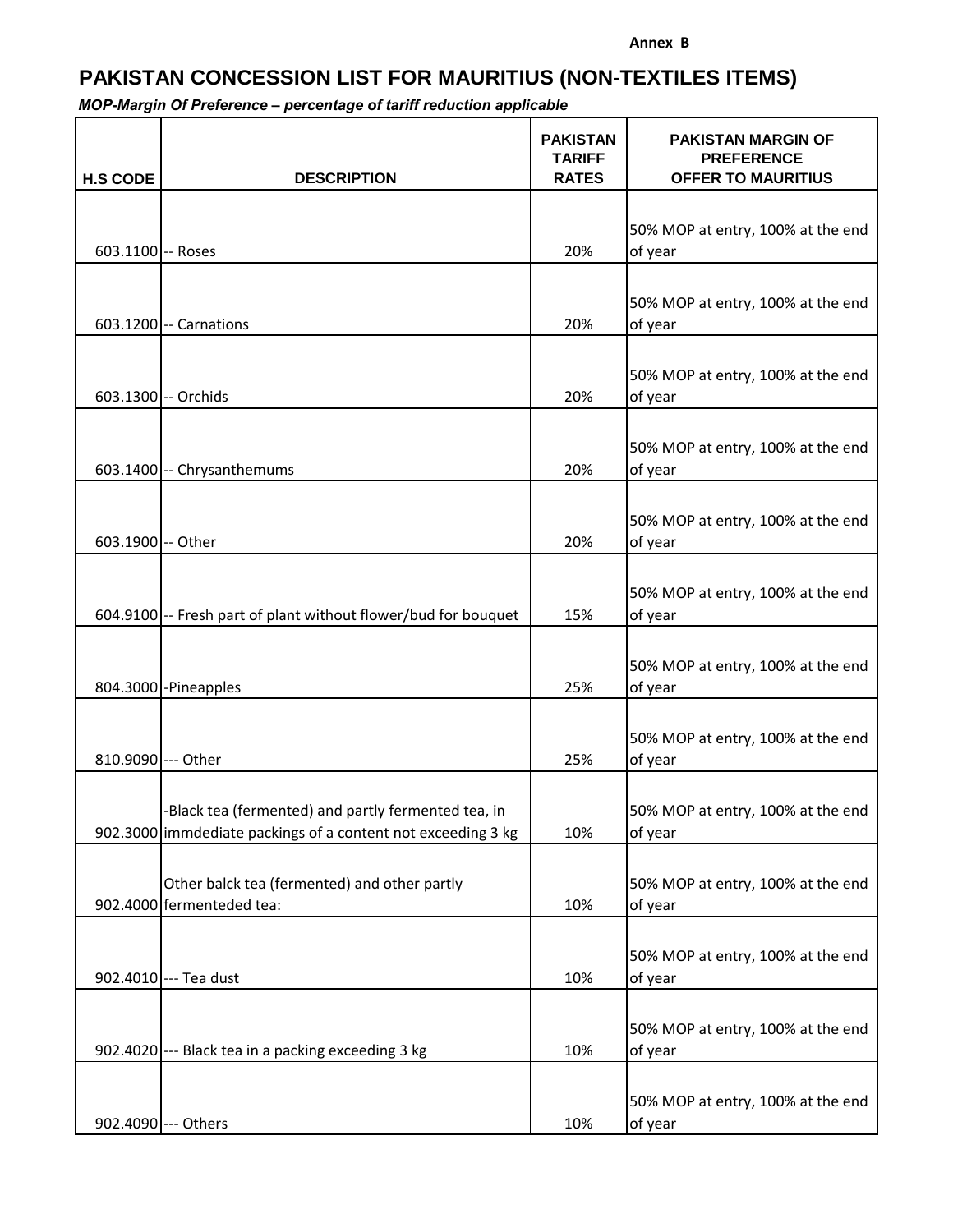## **PAKISTAN CONCESSION LIST FOR MAURITIUS (NON-TEXTILES ITEMS)**

| 1504.2000 liver oils | -Fats and oils and their fractions, of fish, other than                             | 5%  | 50% MOP at entry, 100% at the end<br>of year |
|----------------------|-------------------------------------------------------------------------------------|-----|----------------------------------------------|
|                      |                                                                                     |     |                                              |
|                      | 1604.1400 -- Tunas, skipjack and bonito (Sarda spp)                                 | 20% | 50% MOP at entry, 100% at the end<br>of year |
|                      |                                                                                     |     |                                              |
|                      | 1604.2010 --- Fish maws                                                             | 20% | 50% MOP at entry, 100% at the end<br>of year |
|                      |                                                                                     |     |                                              |
|                      | 1604.2020 --- Fish fillet                                                           | 20% | 50% MOP at entry, 100% at the end<br>of year |
|                      |                                                                                     |     |                                              |
| 1604.2090 --- Other  |                                                                                     | 20% | 50% MOP at entry, 100% at the end<br>of year |
|                      |                                                                                     |     |                                              |
|                      |                                                                                     |     | 50% MOP at entry, 100% at the end            |
|                      | 1701.1100 -- Cane Sugar                                                             | 15% | of year                                      |
|                      |                                                                                     |     |                                              |
|                      | 1704.9010 --- White Choclate                                                        | 25% | 50% MOP at entry, 100% at the end<br>of year |
|                      |                                                                                     |     |                                              |
|                      |                                                                                     |     | 50% MOP at entry, 100% at the end            |
| 1704.9090 --- Other  |                                                                                     | 25% | of year                                      |
|                      |                                                                                     |     | 50% MOP at entry, 100% at the end            |
|                      | 1901.9010 --- Malt extract                                                          | 20% | of year                                      |
|                      |                                                                                     |     |                                              |
|                      | --- Preparations other than in retail paking, not<br>1901.9020 containing cocoa     | 20% | 50% MOP at entry, 100% at the end<br>of year |
|                      |                                                                                     |     |                                              |
|                      |                                                                                     |     | 50% MOP at entry, 100% at the end            |
| 1901.9090 --- Other  |                                                                                     | 20% | of year                                      |
|                      |                                                                                     |     |                                              |
|                      | -- Uncooked Pasta, not stuffed or otherwise prepared,<br>1902.1100 containing eggs. | 20% | 50% MOP at entry, 100% at the end<br>of year |
|                      |                                                                                     |     |                                              |
|                      | --- Uncooked Pasta, not stuffed or otherwise                                        |     | 50% MOP at entry, 100% at the end            |
|                      | 1902.1910 prepared, not containing eggs, Macroni raw                                | 20% | of year                                      |
|                      | --- Uncooked Pasta, not stuffed or otherwise                                        |     | 50% MOP at entry, 100% at the end            |
|                      | 1902.1920 prepared, not containing eggs, Vermacelli                                 | 20% | of year                                      |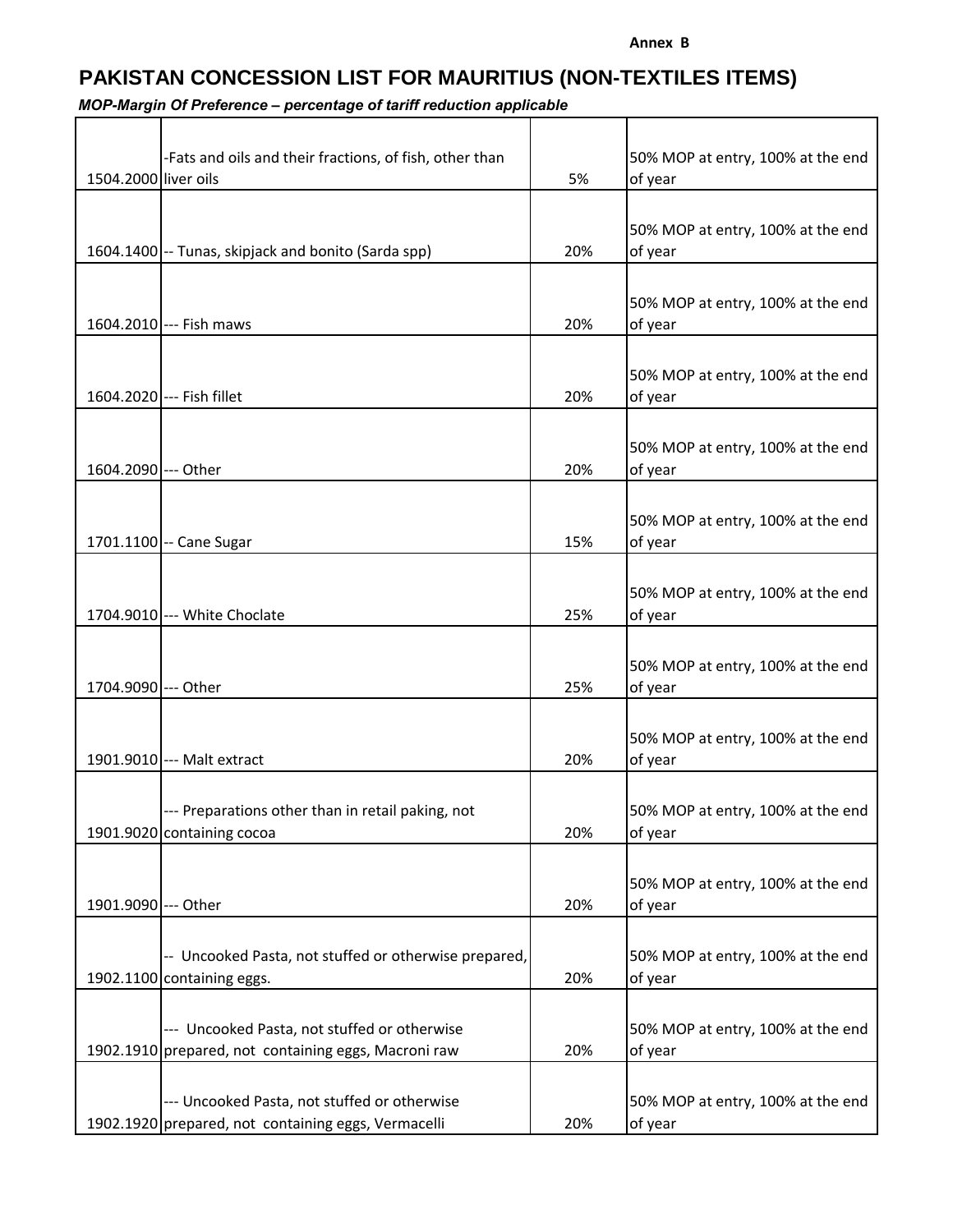## **PAKISTAN CONCESSION LIST FOR MAURITIUS (NON-TEXTILES ITEMS)**

|                                                                                     | --- Uncooked Pasta, not stuffed or otherwise<br>1902.1990 prepared, not containing eggs, Other | 20% | 50% MOP at entry, 100% at the end<br>of year |
|-------------------------------------------------------------------------------------|------------------------------------------------------------------------------------------------|-----|----------------------------------------------|
|                                                                                     |                                                                                                |     |                                              |
| 1902.2000 prepared<br>20%<br>of year                                                | -Stuffed pasta, whether or not cooked or otherwise                                             |     | 50% MOP at entry, 100% at the end            |
|                                                                                     |                                                                                                |     |                                              |
| 1902.3000 - Other pasta<br>20%<br>of year                                           |                                                                                                |     | 50% MOP at entry, 100% at the end            |
|                                                                                     |                                                                                                |     |                                              |
| 2202.9000 - Other<br>25%<br>of year                                                 |                                                                                                |     | 50% MOP at entry, 100% at the end            |
|                                                                                     |                                                                                                |     |                                              |
|                                                                                     |                                                                                                |     | 50% MOP at entry, 100% at the end            |
| 2301.2010 -- Shrimp meal<br>5%<br>of year                                           |                                                                                                |     |                                              |
|                                                                                     |                                                                                                |     |                                              |
| 2301.2090 --- Other<br>10%<br>of year                                               |                                                                                                |     | 50% MOP at entry, 100% at the end            |
|                                                                                     |                                                                                                |     |                                              |
|                                                                                     |                                                                                                |     | 50% MOP at entry, 100% at the end            |
| 3401.1100 -- For toilet use (including medicated products)<br>25%<br>of year        |                                                                                                |     |                                              |
|                                                                                     |                                                                                                |     |                                              |
|                                                                                     |                                                                                                |     | 50% MOP at entry, 100% at the end            |
| 3401.1900 -- Other<br>25%<br>of year                                                |                                                                                                |     |                                              |
|                                                                                     |                                                                                                |     |                                              |
|                                                                                     |                                                                                                |     | 50% MOP at entry, 100% at the end            |
| 3401.2000 - Soap in other forms<br>25%<br>of year                                   |                                                                                                |     |                                              |
| -Organic surface -active products and preparations                                  |                                                                                                |     |                                              |
| for washing the skin in the form of liquid or cream and                             |                                                                                                |     | 50% MOP at entry, 100% at the end            |
| 3401.3000 put up for retail sale, whehter or not containing soap.<br>25%<br>of year |                                                                                                |     |                                              |
|                                                                                     |                                                                                                |     |                                              |
|                                                                                     |                                                                                                |     | 50% MOP at entry, 100% at the end            |
| 3402.1110 --- Sulphonic acid (Soft)<br>10%<br>of year                               |                                                                                                |     |                                              |
|                                                                                     |                                                                                                |     |                                              |
|                                                                                     |                                                                                                |     | 50% MOP at entry, 100% at the end            |
| 3402.1190 --- Other<br>20%<br>of year                                               |                                                                                                |     |                                              |
|                                                                                     |                                                                                                |     |                                              |
| 3402.1210 --- Pharmaceutical grade<br>10%<br>of year                                |                                                                                                |     | 50% MOP at entry, 100% at the end            |
|                                                                                     |                                                                                                |     |                                              |
|                                                                                     |                                                                                                |     | 50% MOP at entry, 100% at the end            |
| 3402.1220 --- Other than in retail packing<br>20%<br>of year                        |                                                                                                |     |                                              |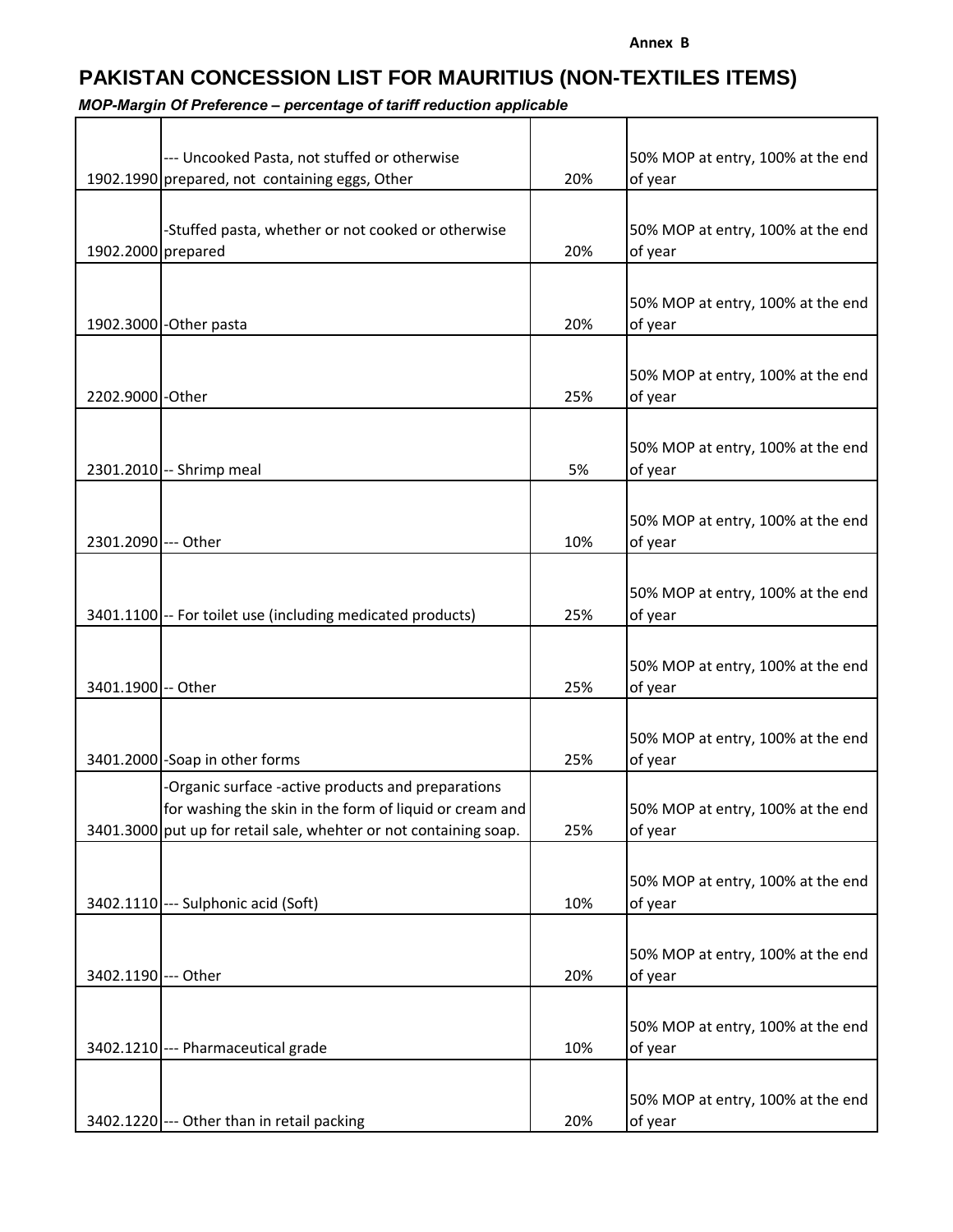**Annex B**

## **PAKISTAN CONCESSION LIST FOR MAURITIUS (NON-TEXTILES ITEMS)**

| 3402.1290 --- Other |                                                          | 20% | 50% MOP at entry, 100% at the end<br>of year |
|---------------------|----------------------------------------------------------|-----|----------------------------------------------|
|                     |                                                          |     |                                              |
|                     |                                                          |     | 50% MOP at entry, 100% at the end            |
|                     | 3402.1300 --- Non ionic                                  | 20% | of year                                      |
|                     |                                                          |     | 50% MOP at entry, 100% at the end            |
|                     | 3402.1910 --- Cocoamidoproply betaine (CAPB)             | 5%  | of year                                      |
|                     |                                                          |     |                                              |
| 3402.1990 --- Other |                                                          | 15% | 50% MOP at entry, 100% at the end<br>of year |
|                     |                                                          |     |                                              |
|                     |                                                          |     | 50% MOP at entry, 100% at the end            |
|                     | 3402.2000 - Preperations put for retail sale             | 25% | of year                                      |
|                     |                                                          |     |                                              |
| 3402.9000 - Other   |                                                          | 25% | 50% MOP at entry, 100% at the end<br>of year |
|                     |                                                          |     |                                              |
|                     | --- Diapers for adults (patients) of weight exceeding 25 |     | 50% MOP at entry, 100% at the end            |
| 4818.4010 kg        |                                                          | 10% | of year                                      |
|                     |                                                          |     | 50% MOP at entry, 100% at the end            |
|                     | 4818.4020 --- Diapers for infants and babies             | 25% | of year                                      |
|                     |                                                          |     |                                              |
| 4818.4090 --- Other |                                                          | 25% | 50% MOP at entry, 100% at the end            |
|                     |                                                          |     | of year                                      |
|                     |                                                          |     | 50% MOP at entry, 100% at the end            |
|                     | 7204.1010 --- Re rollable                                | 0%  | of year                                      |
|                     |                                                          |     |                                              |
| 7204.1090 --- Other |                                                          | 0%  | 50% MOP at entry, 100% at the end<br>of year |
|                     |                                                          |     |                                              |
|                     |                                                          |     | 50% MOP at entry, 100% at the end            |
|                     | 7204.2100 --- Of stainless steel                         | 0%  | of year                                      |
|                     |                                                          |     |                                              |
| 7204.2900 --- Other |                                                          | 0%  | 50% MOP at entry, 100% at the end<br>of year |
|                     |                                                          |     |                                              |
|                     |                                                          |     | 50% MOP at entry, 100% at the end            |
|                     | 7204.3000 - Waste and scrap of tinned iron or steel      | 0%  | of year                                      |